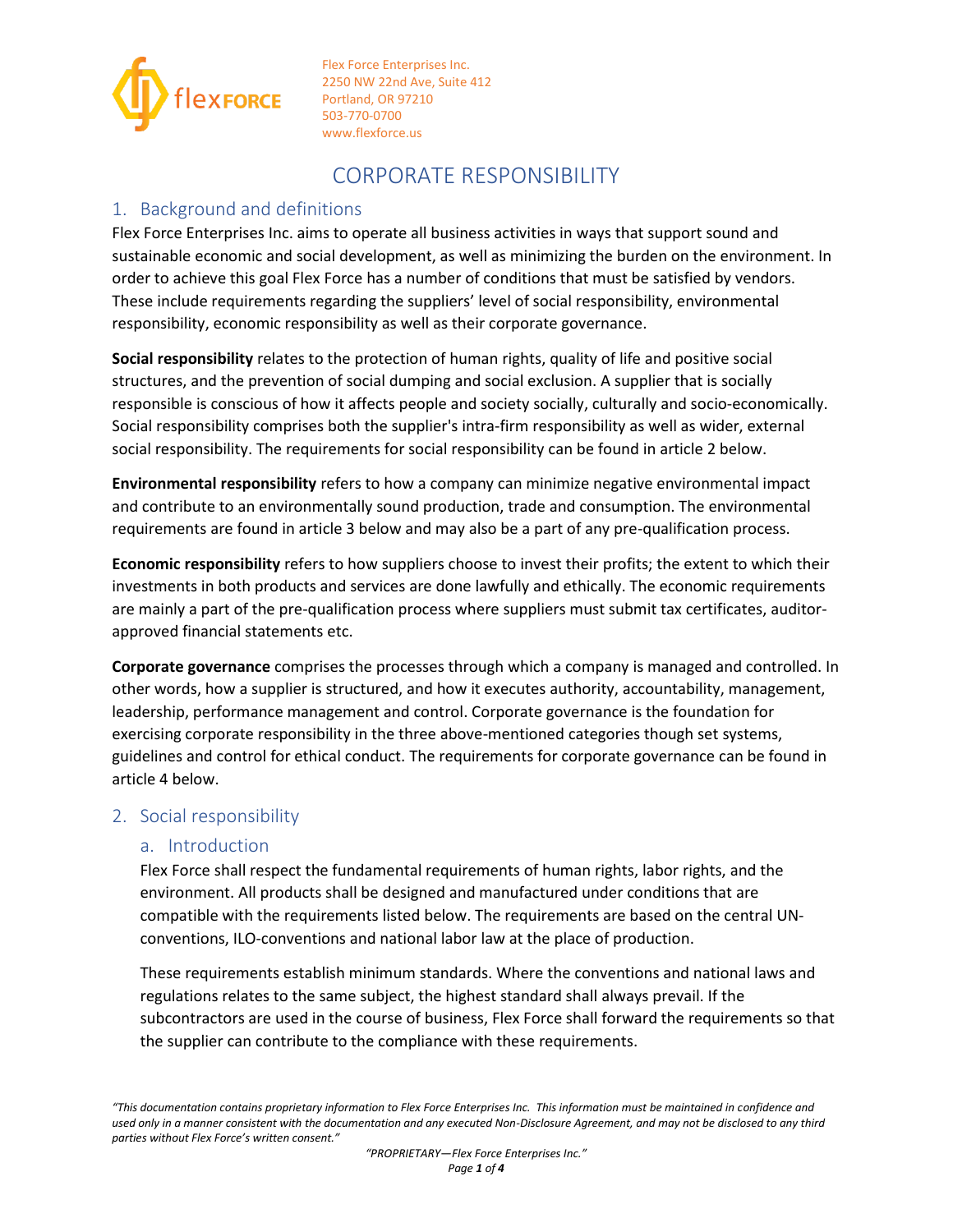

#### b. The Universal Declaration of Human Rights

Flex Force respects the UN's Universal Declaration of Human Rights.

#### c. No Forced Labor

(ILO Conventions Nos. 29 and 105)

Flex Force shall not utilize forced, bonded or involuntary prison labor.

Workers shall not be required to lodge "deposits" or identity papers with Flex Force and shall be free to leave their employer after reasonable notice.

#### d. Freedom of Association and the Right to Collective Bargaining

(ILO Conventions Nos. 87, 98)

Workers, without distinction, shall have the right to join or form trade unions of their own choosing and to bargain collectively.

Workers representatives shall not be discriminated and shall have access to carry out their representative functions in the workplace.

Where the right to freedom of association and collective bargaining is restricted or under development, Flex Force shall facilitate meetings between workers and the management to discuss wages and working conditions without this having negative consequences for the workers.

#### e. No Child Labor

(UN Convention on the Rights of the Child, ILO Conventions Nos. 138, 182 and FLSA – Fair Labor Standards Act)

Children have the right to be protected from financial exploitation in labor, and from performing work which can limit the educational- and developmental possibilities.

Children and young persons under the age of 18 shall not be engaged in labor that is hazardous to their health or safety, including night work.

Children under the age of 16 shall not under any circumstances be engaged in labor at Flex Force.

#### f. No Discrimination

(ILO Conventions Nos. 100 and 111 and the UN Convention on Discrimination against Women)

Flex Force shall be not discriminate at the workplace based on ethnic background, religion, age, disability, gender, marital status, sexual orientation, union membership or political affiliation.

#### g. Working Conditions

#### i. Wages and Working Conditions

Flex Force shall ensure that employees in its own organization and the employees of any subcontractors do not have wages or working conditions that are inferior to those stipulated by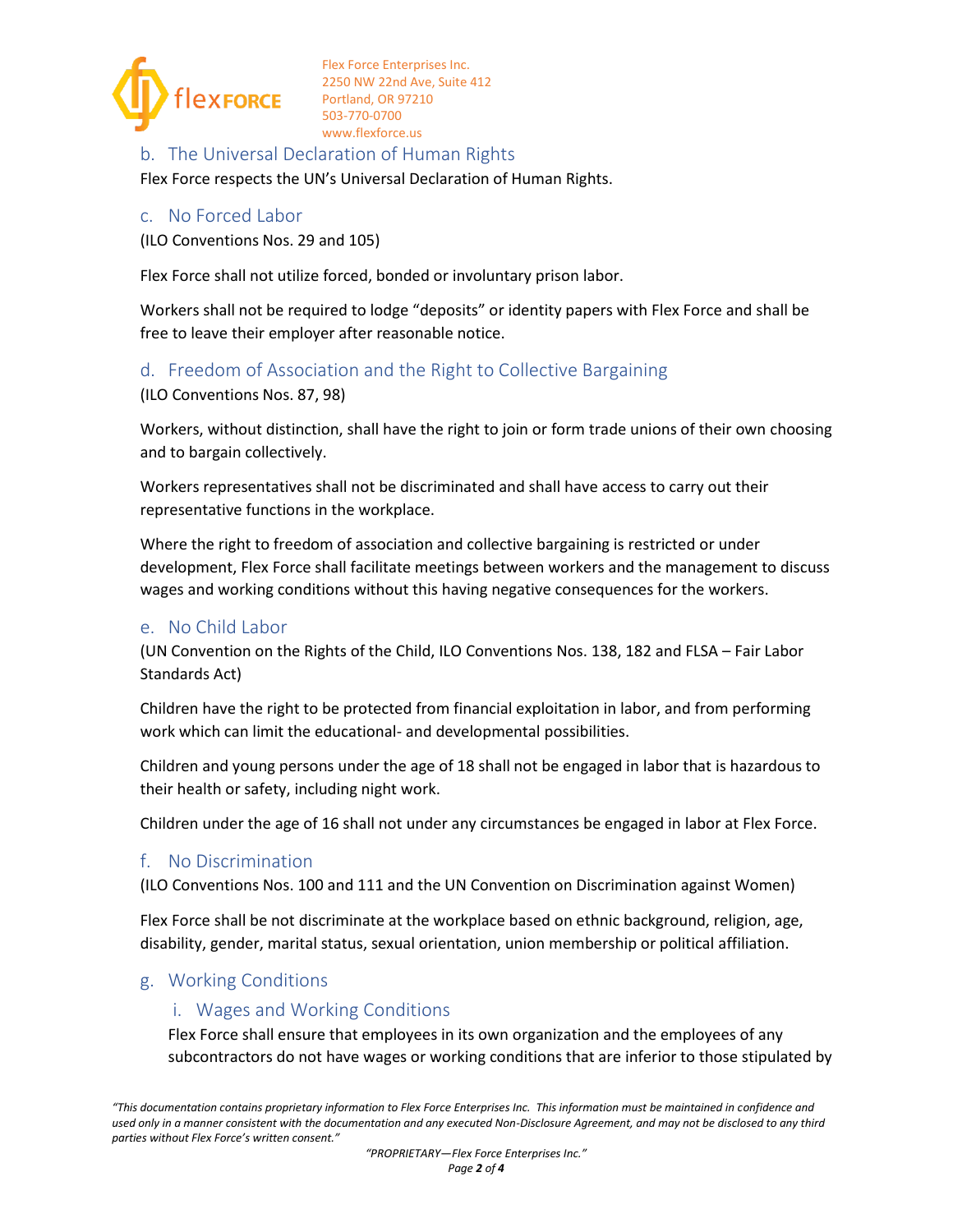

any applicable nationwide collective bargaining agreement or those that are normal for the relevant location and trade.

The working environment shall be safe and hygienic, bearing in mind the prevailing knowledge of the industry and of any specific hazards. Adequate steps shall be taken to prevent accidents and injury to health arising out of, associated with, or occurring in, the course of work, by minimizing, so far as is reasonably practicable, the causes of hazards inherent in the working environment. All employees shall have access to relevant health and safety equipment which meet at minimum, national legal standards. Employees shall be informed of eventual health risks associated with the work.

#### ii. No Excessive Working Hours

Working hours per week shall not exceed national legal standards.

Workers shall always receive overtime pay, minimum in accordance with national legal standards.

#### iii. Regular Employment

All workers are entitled to a contract of employment that shall be written in a language they understand.

#### 3. Environmental Responsibility

Flex Force shall have established an environmental management system which as a minimum consists of the following elements:

- A system for the company's environmental objective and environmental policy
- Strategy for competence in the environmental field
- Procedures for performing the Contract in an environmentally sound manner

The Contractor can present the company's quality or environmental management system according to ISO 14000, EMAS, or other equivalent third party verified systems.

# 4. Corporate Governance

Flex Force shall take positive actions to implement the requirements of this policy, to incorporate the requirements into all its operations, and to make these requirements an integral part of its overall philosophy.

Flex Force shall assign responsibility for all matters pertaining to the Social Responsibility requirements to a manager within its organization.

Flex Force will make observance of the Social Responsibility requirements a condition of all agreements that it enters into with Sub-contractors. These agreements shall oblige these sub-contractors to conform to all requirements of this Annex and participate in the Contractor's monitoring activities as requested.